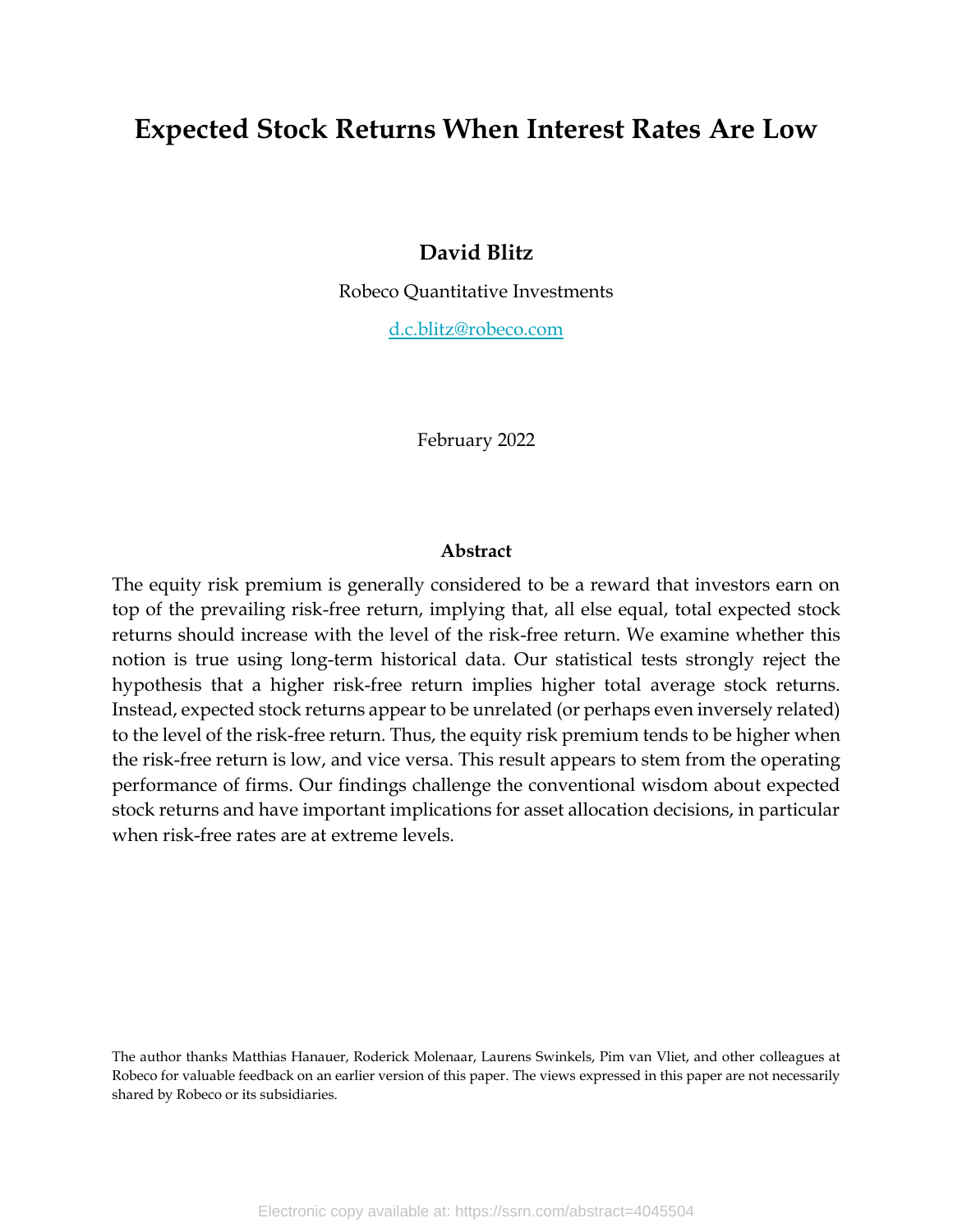### **1. Introduction**

Expected stock returns can be broken down into the risk-free return plus the equity risk premium. The risk-free component is typically assumed to be the return on short-term Treasury bills or longer-term Treasury bonds, depending on the investment horizon of the investor, and the equity risk premium can be interpreted as the reward that investors can expect to earn for bearing the risk of holding stocks. All else equal, a higher risk-free return should therefore imply higher total expected stock returns. For instance, an equity risk premium of 4% in combination with a risk-free return of 6% gives a total return of 10%, but if the risk-free return is 1% then the same equity risk premium only gives a total return of 5%.

Empirically this notion was already challenged by Fama and Schwert (1977), who find a negative relation between total stock returns and the return on risk-free Treasury bills. However, their analysis is based on a relatively short sample period spanning less than two decades. Moreover, Fama and French (1989) and Chen (1991) argue that the anomalous result disappears when controlling for the term premium, i.e. the slope of the yield curve. Ang and Bekaert (2007) find fresh evidence that the short rate strongly negatively predicts stock returns, as a side result in a study that focuses on the role of the dividend yield. Unfortunately their sample does not include the last two decades, which are particularly interesting since interest rates were exceptionally low throughout most of this period.

In this paper we revisit the empirical relation between stock returns and risk-free returns. Using long-term historical data for the US equity market our statistical tests strongly reject the hypothesis that a higher risk-free return implies higher total expected stock returns. Instead, total expected stock returns appear to be unrelated (or perhaps even inversely related) to the level of the risk-free return, implying that as the risk-free return decreases, the equity risk premium increases. This conclusion is robust to the inclusion of various control factors and over subsamples. Our findings challenge the conventional wisdom about expected stock returns and have important implications for asset allocation decisions, in particular when the prevailing risk-free return is well above or well below its historical average.

Our study relates to many existing studies on the equity risk premium. One stream of literature attempts to pinpoint the magnitude of the equity risk premium, e.g. by examining long-term historical data (Dimson, Marsh, and Staunton, 2000) or by conducting surveys among academics and investment professionals (Fernandez, 2021). The estimates in these studies typically range between 3% and 8%. Another stream of literature, starting with Mehra and Prescott (1985), tries to rationalize why these empirical estimates of the equity risk premium are much higher than the level predicted by theoretical models. Others have attempted to explain the apparent time variation in the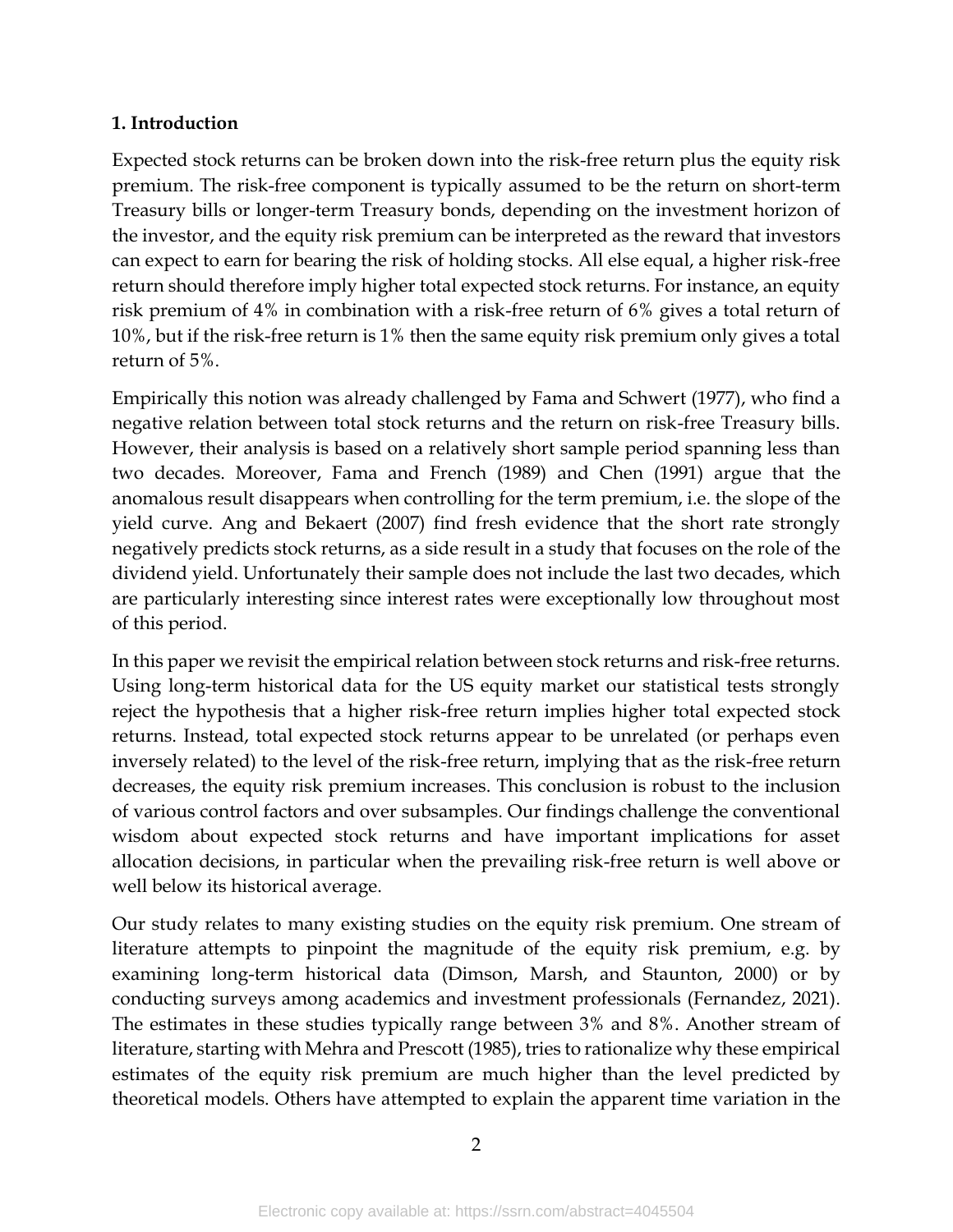magnitude of the equity risk premium. For instance, Shiller (2000) finds that higher equity market valuations, as measured by the cyclically adjusted price to earnings (CAPE) ratio, tend to be followed by lower subsequent returns.

Various studies have also examined stock return predictability using multivariate models, with the short rate or related metrics included among a wide range of predictors. For an overview of such approaches we refer to Duarte and Rosa (2015) and Damodaran (2021). The significance and even the sign of the estimated coefficient for the short rate varies across these studies, but this is hard to interpret given the interaction with all the other explanatory variables used simultaneously – some of which may be highly correlated, such as long-term interest rate levels. In an influential study, Welch and Goyal (2008) examine many proposed predictors for the equity risk premium and conclude that these generally perform poorly out-of-sample, and sometimes even in-sample as well. Their analysis specifically includes the risk-free rate, as well as several related metrics, and their conclusions are reaffirmed in Goyal, Welch, and Zafirov (2021). We discuss how this relates to our findings in a separate section.

The remainder of the paper is organized as follows. We first describe our data. Next we present our empirical evidence, consisting of our base-case results, expected stock returns over time implied by our model, and international evidence. We then proceed by discussing possible explanations for our findings and the methodological challenges involved with this kind of research. Finally, we conclude.

## **2. Data**

## *2.1 US data*

We obtain monthly US equity market returns and risk-free Treasury bill returns from the Kenneth French online data library<sup>1</sup> from July 1926 to June 2021, which we augment with data from Baltussen, van Vliet, and van Vliet (2021) for the period January 1866 to June 1926. We define the equity excess return as the total equity return minus the return on risk-free Treasury bills, and the equity risk premium as the long-term average equity excess return. Throughout our analyses we log-transform all equity (excess) returns in

<sup>1</sup> [http://mba.tuck.dartmouth.edu/pages/faculty/ken.french/data\\_library.html](http://mba.tuck.dartmouth.edu/pages/faculty/ken.french/data_library.html)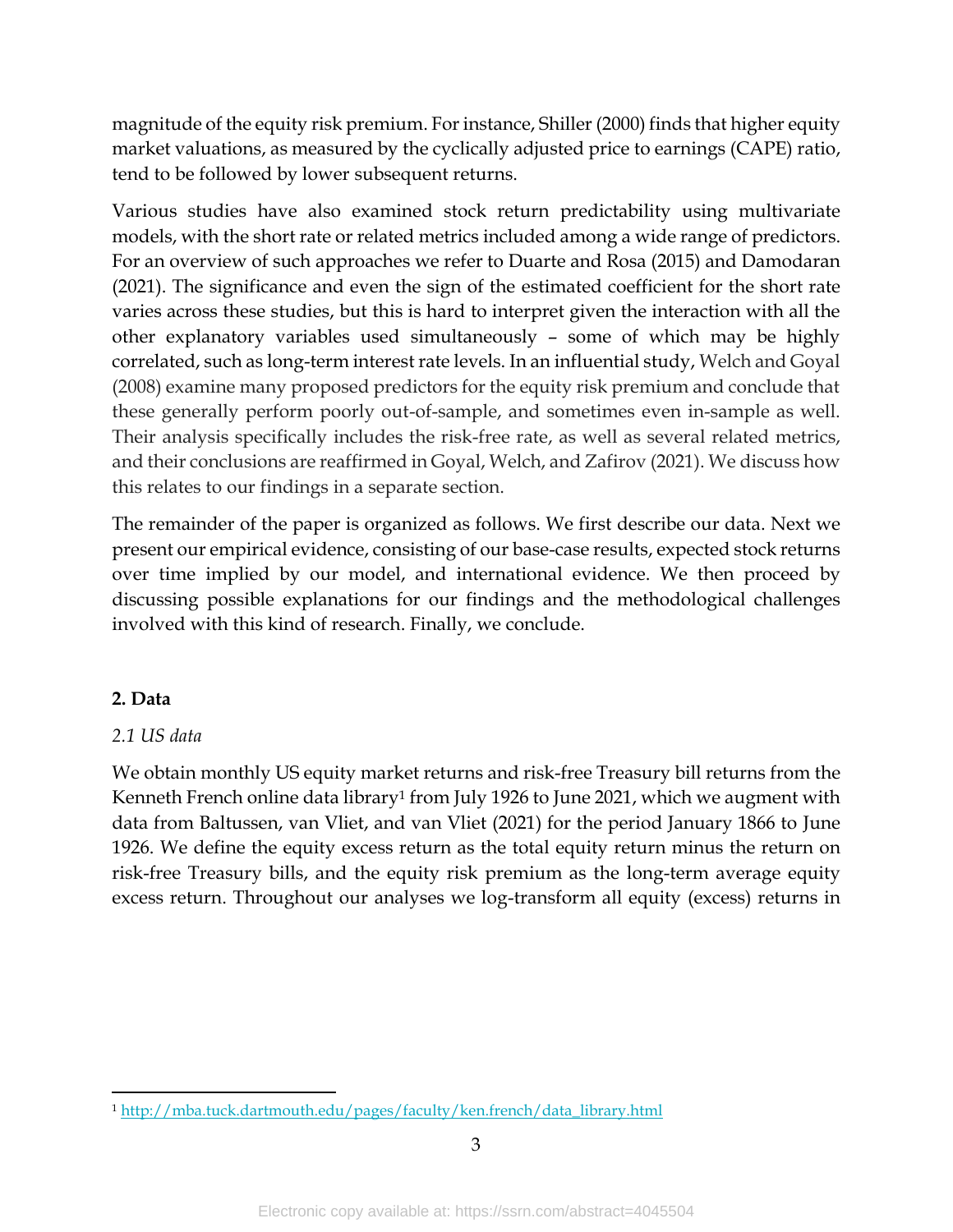order to make them additive over time. In this way we account for the fact that recovering a loss of 20% (wealth going from 100 to 80) requires a gain of 25% to break even again. 2

Our main control factor is the cyclically adjusted price to earnings (CAPE) ratio of Robert Shiller<sup>3</sup>, a valuation factor which is available from January 1881 onwards.<sup>4</sup> By taking the inverse of CAPE we convert it to an earnings yield measure that is more stable<sup>5</sup> and better interpretable as an expected return measure. We consider several additional control factors, including fast and slow ones. The fast control factors are equity momentum and bond momentum. For equity momentum we use a simplified version of the trading rule of Faber (2007), namely the log of the total equity return over the past 12 months. Our proxy for bond momentum is the change in the 10-year Treasury bond yield over the past 12 months, using data from Robert Shiller<sup>6</sup>, where falling (rising) yields correspond to positive (negative) bond returns. The slow control factors are the term spread (TERM) and default spread (DEF), inspired by the finding of Fama and French (1989) and Chen (1991) that these may negate the relation between stock returns and the risk-free rate. We define the term spread as the yield difference between 10-year Treasury bonds and Treasury bills, and the default spread as the yield difference between BAA- and AAArated corporate bonds. <sup>7</sup> The latter series is available from 1919 onwards.

#### *2.2 International data*

In order to corroborate our evidence for the US stock market we also examine international stock markets. For this analysis we use the dataset of the Jordà et al. (2019) study.<sup>8</sup> The main difference with the US data is that the international data is only available at an annual frequency. Moreover, the earnings yield (inverted CAPE) control factor is not available. Thus, we only have annual stock returns and risk-free returns on short-term government bills or bonds. Data is available for 16 countries, namely Australia (AU), Belgium (BE), Switzerland (CH), Germany (DE), Denmark (DK), Spain (ES), Finland (FI), France (FR), Italy (IT), Japan (JP), Netherlands (NL), Norway (NO), Portugal (PT), Sweden (SE), United Kingdom (UK), and United States (US).<sup>9</sup> The start date of the

<sup>2</sup> The log-transformation actually has little impact in the regressions with monthly returns, but becomes more relevant in regressions with longer-term (e.g. annual) returns.

<sup>3</sup> <http://www.econ.yale.edu/~shiller/data.htm>

<sup>&</sup>lt;sup>4</sup> We do not use the stock index of Robert Shiller, because it is computed using monthly averages of daily average closing prices, which can lead to major distortions. For instance, the stock index of Robert Shiller has a return of -12.1% in October 1987, versus -22.6% for the Kenneth French (CRSP) market portfolio.

<sup>5</sup> If earnings approach zero, a P/E ratio explodes to infinity.

<sup>6</sup> This is the same series as in the FRED database from the Federal Reserve.

<sup>7</sup> Obtained from the FRED database from the Federal Reserve.

<sup>8</sup> Publicly available at<https://www.macrohistory.net/database/>

<sup>&</sup>lt;sup>9</sup> Canada (CA) is included in the raw dataset, but stock return data is unfortunately missing.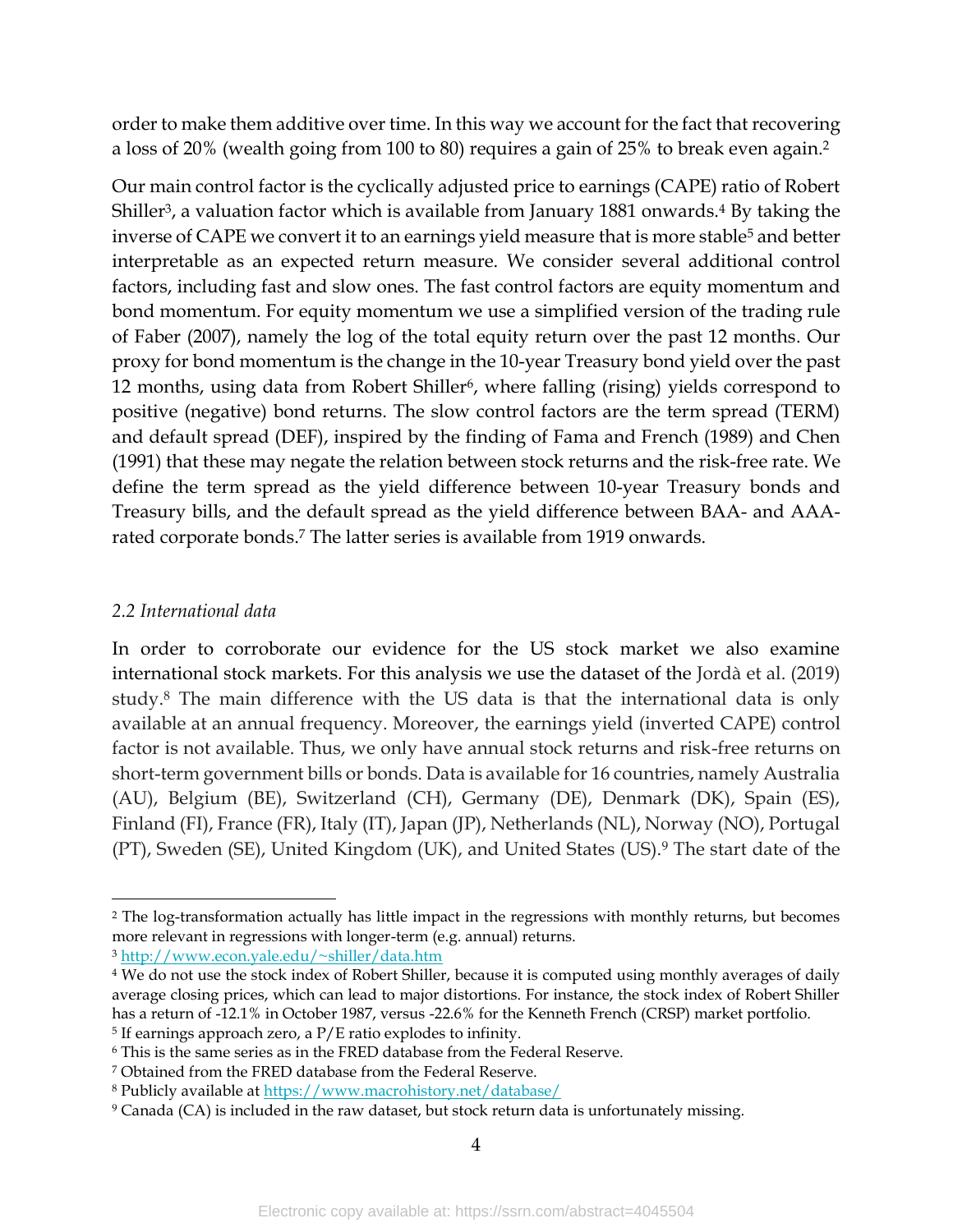series varies between 1870 and 1900 for the various countries. The end date for all series is 2015, but we add the calendar years from 2016 to 2021 using publicly available stock return and short-term interest rate data.<sup>10</sup> We delete a small number of observations from the sample due to missing or very extreme data, namely the 1915 to 1924 and 1945 to 1949 periods for Germany, and the years 1946 and 1947 for Japan (wipeout events due to hyperinflation or war).

#### **3. Empirical results**

#### *3.1 Main US results*

Figure 1 shows the development of the (annualized) risk-free return over time. The riskfree return typically ranged between 2 and 6% before the Great Depression of the 1930s, but during the 1930s and 40s it dropped to very low levels, in the 0 to 2% range. In the subsequent decades the risk-free return steadily rose, peaking at over 15% in the early 1980s. After that, it steadily fell again, effectively reaching zero at the end of 2008, and remaining at or close to zero subsequently.

#### INSERT FIGURE 1 HERE

Figure 2 shows average realized stock returns conditional on the level of the risk-free return, where we distinguish between risk-free returns of less than 2%, 2-4%, 4-6%, and over 6% (annualized). If equities offer a fairly stable risk premium, then we would expect to observe a similar-sized risk premium for all levels of the risk-free return, and total returns that are clearly increasing with the level of the risk-free return. The actual picture looks very different though, with similar-sized total returns for all levels of the risk-free return and an inverse relation between the equity risk premium and the risk-free return. For instance, when the risk-free return is below 2%, the average total return on equities is about 10%, resulting in a risk premium of over 9%. However, when the risk-free return is over 6%, the average total return on equities is about 8%, which is not even sufficient for obtaining a positive average risk premium.

#### INSERT FIGURE 2

We proceed with a more formal examination of the relation between equity returns and the risk-free return. Specifically, we regress monthly equity returns minus the risk-free return ( $R_m$  –  $R_{\text{bills}}$ ) on the prevailing risk-free return ( $R_{\text{bills}}$ ) and earnings yield (inverted CAPE). We use the longest sample period for which all variables are available, which is from February 1881 to June 2021. If the equity risk premium were independent of the

<sup>10</sup> Stock return data is from MSCI, using country indices in local currency, and the short-term interest rate data is fro[m https://tradingeconomics.com/.](https://tradingeconomics.com/)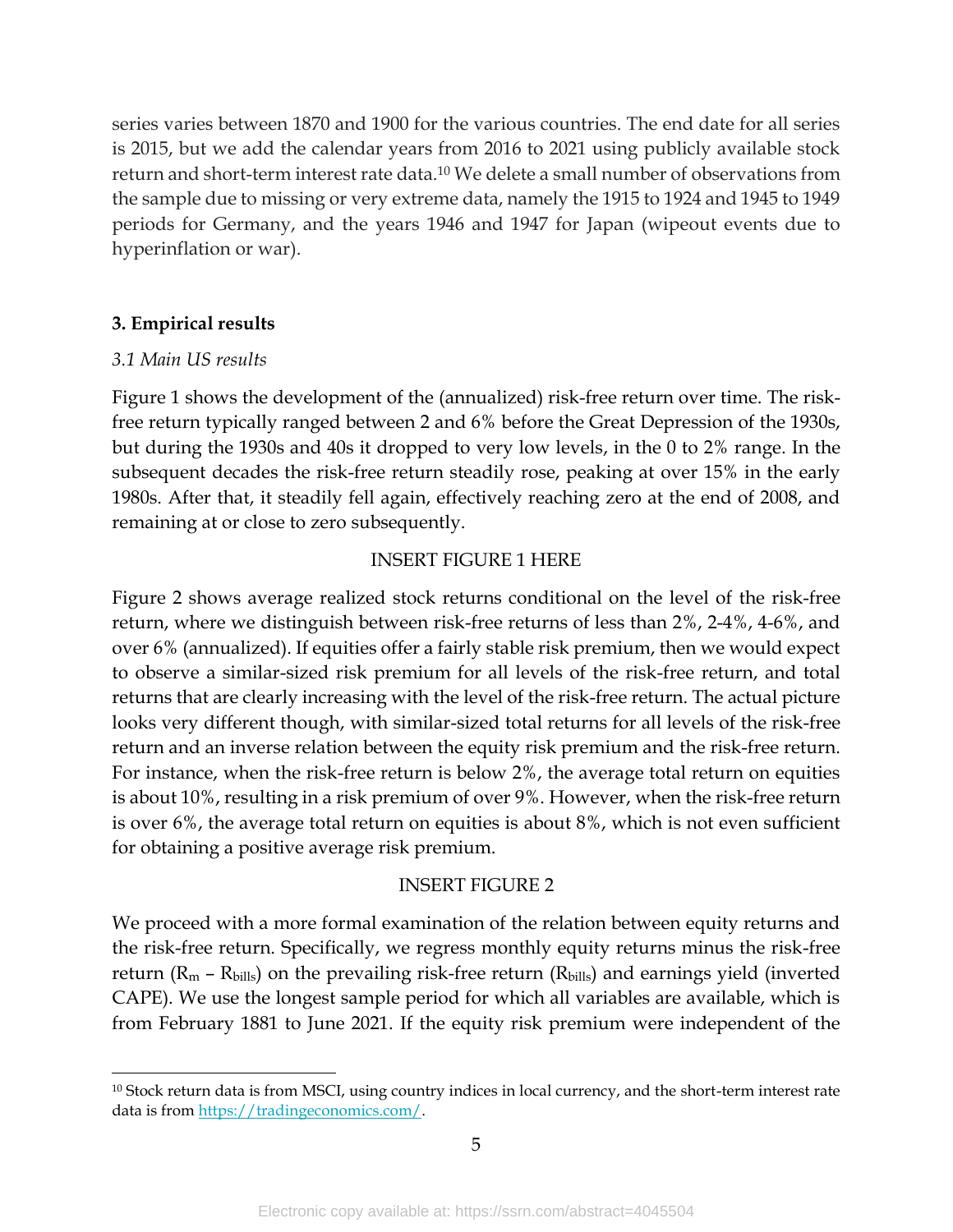level of the risk-free return, then we would expect the estimated coefficient for the riskfree regressor to be indistinguishable from zero. However, if total equity returns are more or less the same regardless of the level of the risk-free return, then we would expect the estimated coefficient to be about -1, to offset the subtraction of the risk-free return from the equity returns on the left-hand side of the regression.

Full sample regression results are reported in Panel A of Table 1. The estimated coefficient for the risk-free return turns out to be strongly negative, at -2.07 (*t* = -3.59). This clearly rejects the hypothesis that the equity risk premium is independent of the level of the riskfree return and is more supportive for the alternative hypothesis that total expected equity returns are similar during times of low and high risk-free returns. In fact, since the estimated coefficient for the risk-free return is well below -1, it seems that there is even an inverse relation between total expected equity returns and the level of the risk-free return, similar to what we saw before in Figure 2.

The estimated coefficient for earnings yield has the expected positive sign and is also statistically significant (*t* = 3.09). Taken together, these regression results imply that the equity risk premium increases with the earnings yield but decreases with the risk-free return. This is consistent with Maio (2013), who finds that the difference between stock yields and bond yields has predictive power for future stock returns, the so-called FED model. However, for the purposes of this study we are mainly interested in the relation between risk-free returns and stock returns, and we do not wish to impose a one-to-one relation between stock and bond yields as assumed in the FED model.

#### INSERT TABLE 1 HERE

As a first robustness test we split the 140-year sample period into two independent 70 year subperiods and repeat the regression. Panel B of Table 1 shows that the estimated coefficient for the risk-free return is -2.26 (*t* = -1.64) over the 1881-1950 period and -3.55 (*t* = -4.86) over the 1951-2021 period, indicating that our results hold in both subsamples and, if anything, have only strengthened over time.<sup>11</sup>

In our next robustness test we examine the (full sample) results without the earnings yield variable (i.e. using the risk-free return as the sole explanatory factor), results with two additional fast control variables (equity momentum and bond momentum), and results with the two additional slow control factors (TERM and DEF). Panel C of Table 1 shows that the estimated coefficient for the risk-free return remains well below -1 and highly significant in all three instances, implying that our conclusion is robust to the choice of

<sup>11</sup> We do not think that it is appropriate to split the sample into shorter periods, because the sample needs to contain periods with high risk-free returns and also periods with low risk-free returns in order to reliably estimate the relation between the risk-free return and stock returns.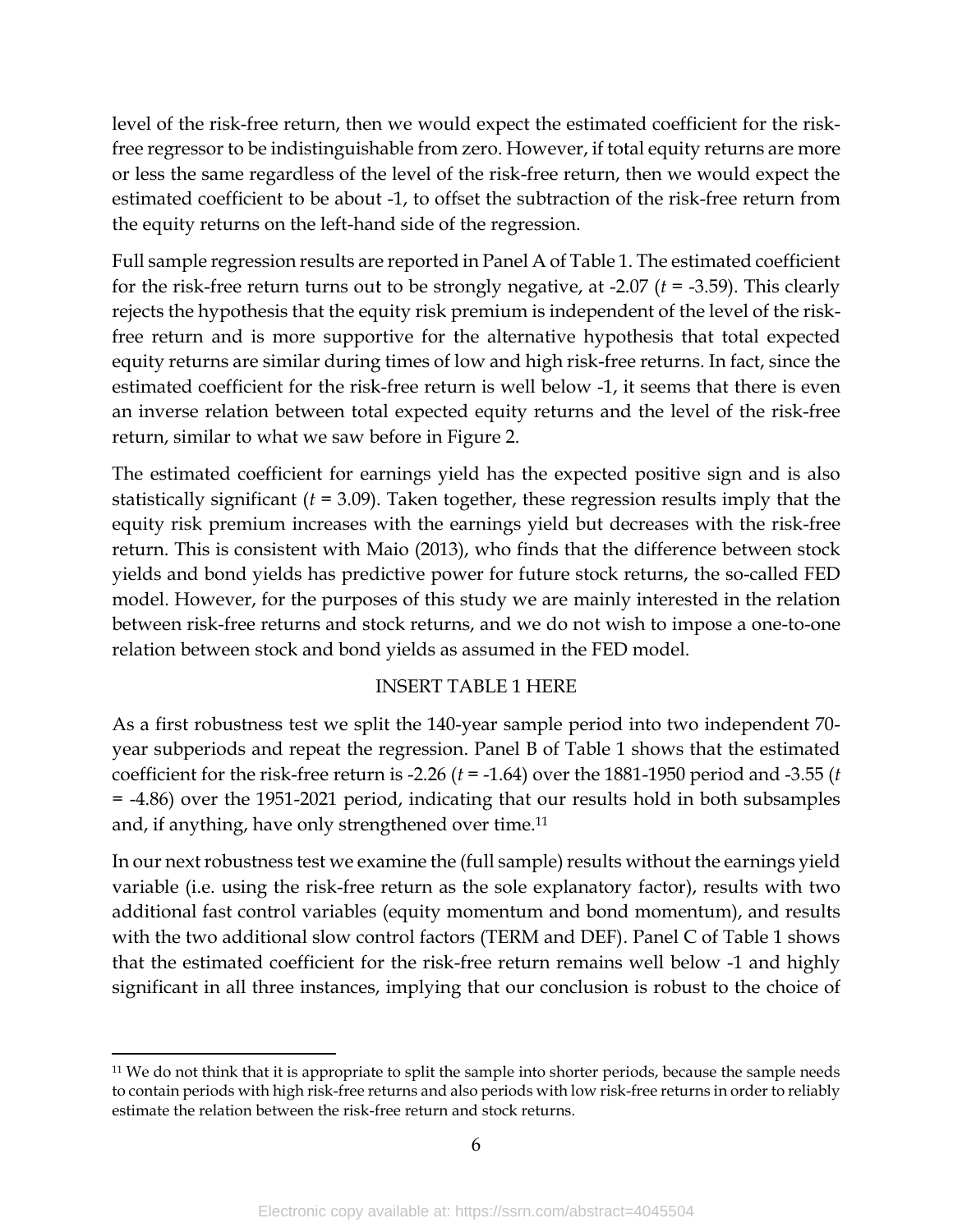control variables.<sup>12</sup> The two fast control factors are both significant in these regressions, with the expected (positive) signs, but only one of the slow factors (DEF) is significant while the other (TERM) is not. Thus, contrary to the findings of Fama and French (1989) and Chen (1991), the inclusion of the TERM spread does not render the risk-free return insignificant in our analysis.

In yet another robustness test we consider alternative definitions of the equity risk premium. Instead of defining the equity risk premium as the total return on equities minus the return on short-term Treasury bills  $(R_m - R_{\text{bills}})$ , we consider the total return on equities minus the return on Treasury bonds ( $R_m$  –  $R_{bonds}$ ) or the real return on equities  $(R_m$  – Inflation) as the dependent variable in the regressions. We obtain data for bond returns and inflation from the Shiller dataset, where we define the inflation in month T as the percent change in the CPI level from month T-12 to T divided by 12, in order to alleviate the noise and seasonal effects in the CPI data. Panel D of Table 1 shows that our results are highly robust to using these alternative equity risk premium definitions, with similar estimated coefficients for the explanatory variables.

In unreported tests we also find very similar results if we use bond returns or bond yields instead of bill returns as the risk-free asset on the right-hand side of the regressions (Blitz, 2020) or if we conduct the regressions with annual instead of monthly data.

### *3.2 Implied equity risk premium estimates*

In this section we examine the fitted values of the (full-sample) regressions, which can be interpreted as conditional predictions for the equity risk premium. We also compute the corresponding conditional total equity returns by adding back the prevailing risk-free return. For ease of interpretation we annualize all these figures. Figure 3 shows the results for the regression with the risk-free return as the only explanatory variable. We observe that the predicted total return is more stable than the predicted equity risk premium, which is in line with the interpretation of the regression results in the previous section. The predicted total equity return is typically around 8 to 11%. The most notable deviation is during the late 1970s and early 1980s when interest rates were very high, which translates into lower expected returns given the estimated regression coefficients. The expected total return is still positive, but after accounting for the high risk-free return the expected equity risk premium becomes deeply negative during this period.

#### INSERT FIGURE 3

<sup>12</sup> Our results are also robust to including the Halloween indicator of Bouman and Jacobsen (2002) as an additional control factor, defined as a dummy variable which is zero from May to October and one from November to April.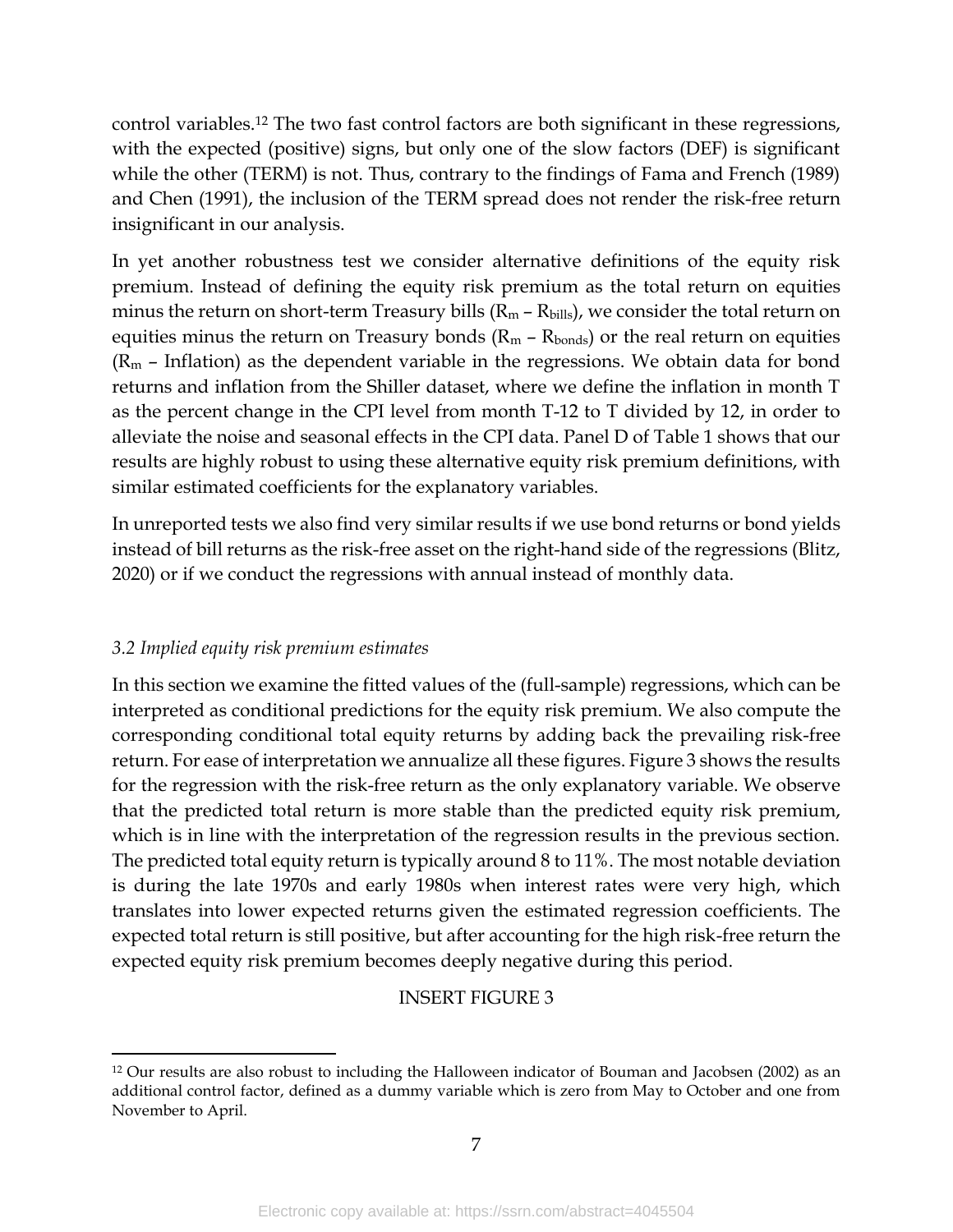Figure 4 shows that the predicted returns exhibit much stronger time variation when additionally controlling for earnings yield, i.e. inverted CAPE. However, predicted total returns remain more stable than the predicted risk premium. Moreover, predicted total returns are not lower during the periods with a low risk-free return, such as the 1940s and 2010s, than during the periods with a high risk-free return, such as the 1970s and 1980s. As a result, the predicted equity risk premium is generally higher in the periods with a low risk-free return.

#### INSERT FIGURE 4

At the very end of the sample the risk-free return is virtually zero, so the predicted total return and risk premium are practically identical. The predicted equity return is about 11% based on the regression with just the risk-free return, but this drops to about 6.5% when additionally accounting for the level of the earnings yield, which is relatively low (i.e., a high market valuation).

#### *3.3 International evidence*

In order to alleviate data snooping results we proceed by examining if our results carry over to international markets, using the dataset of the Jordà et al. (2019) study. As discussed in the data section, the international data is only available at an annual frequency and valuation metrics are not available. Thus, we only have annual stock returns and risk-free returns on short-term government bills or bonds. For each country we regress the stock returns in excess of the risk-free return on the risk-free return, using short-term government bills as the risk-free asset. The estimated regression coefficients and the associated t-statistics are reported in Figure 5. We observe that the sign of the coefficients is negative for all 16 countries, with an average across all 16 countries of -1.10 and a median of -0.94. Both values are close to -1, which is the level that corresponds to expected total stock returns being constant and the equity risk premium being inversely related to the risk-free return. The coefficients are statistically significant at the 5% level for 7 countries and at the 10% level for 12 countries.

#### INSERT FIGURE 5

Figure 6 shows for each country the average realized stock return conditional on the level of the risk-free return, similar to Figure 2 discussed before for the US. For most countries the total stock returns are flat or even inversely related to the level of the risk-free return, implying a very high equity risk premium when the risk-free return is low, and a very low equity risk premium when the risk-free return is high. The main exceptions are Spain, Finland, Japan, and Portugal. For Spain and Finland it must be noted that the risk-free return below 2% environment is only the 2008-2021 period, as the risk-free return in these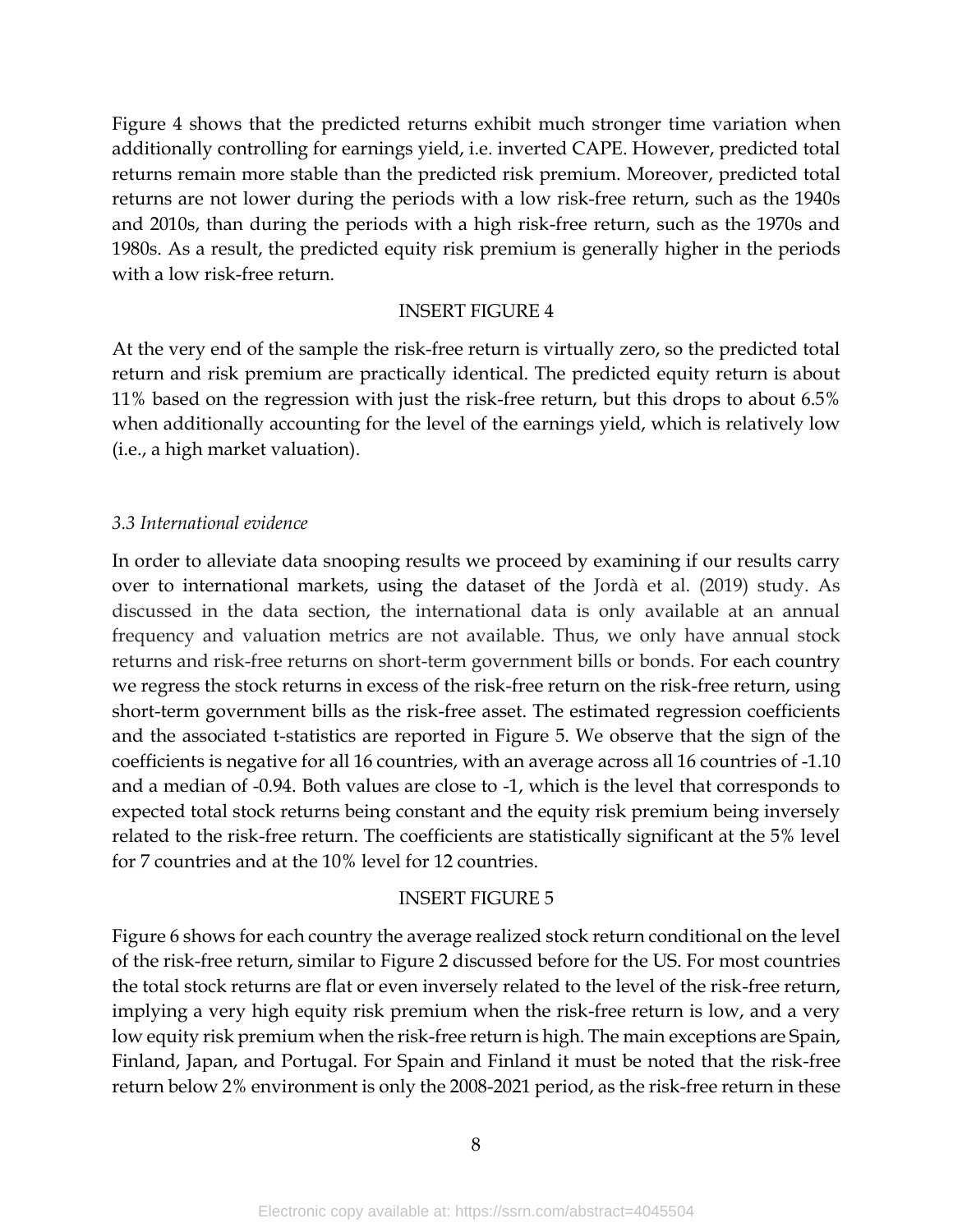countries used to be structurally above 2%. Moreover, Finland and Portugal are very small stock markets, e.g. the MSCI Finland index only contains 11 stocks and the MSCI Portugal index a mere 4.

### INSERT FIGURE 6

Japan appears to be a special case, as so often in finance. Until 1994, the risk-free return was structurally above 2%, which includes the Japanese great post-WW2 bull market period from 1949 to 1989. From 1995 onwards, the risk-free return has been structurally below 2%, but stock market returns have not been great throughout most of this period. An important omitted factor here could be the high valuation (i.e. low earnings yield) of the Japanese stock market following its great bull run. A CAPE series with a long history is unfortunately not available for the Japanese market, but we conjecture that including such data would lead to more consistency with the other markets.

### **4. Discussion**

### *4.1 Possible explanations*

In this section we discuss various possible explanations for our key finding that total stock returns are not lower when the risk-free return is low. In particular, we consider a risk-based explanation, a "there is no alternative" (TINA) explanation that comes down to multiple expansion, and an explanation based on fundamentals. Our discussion is brief and mostly qualitative because formal tests for these hypotheses lack statistical power.

A higher equity risk premium during low-risk free return periods could be fully consistent with rational asset pricing if stocks happen to be considerably riskier during such periods. This explanation does not appear to be plausible though, because realized stock volatility has generally been below average throughout most of these periods. The only exception is the very first low risk-free return period from 1930 to 1940, when stock returns were extremely volatile due to the great depression and onset of war. However, the realized equity risk premium was negative during this period, so the high risk was not associated with a high return. In other words, the high equity risk premium during low risk-free return periods fully accrued in the relatively calm times instead of the turbulent times. Thus, there appears to be no empirical support for a risk-based explanation of our findings.

We next consider the "there is no alternative", or TINA, explanation. The idea here is that as the risk-free return falls, fixed income investments such as bonds and bills lose their attractiveness, so investors flock to the only alternative left, namely stocks. This hypothesis predicts a widening of valuation multiples during low risk-free return periods, as investors push up share prices solely for lack of a better alternative. According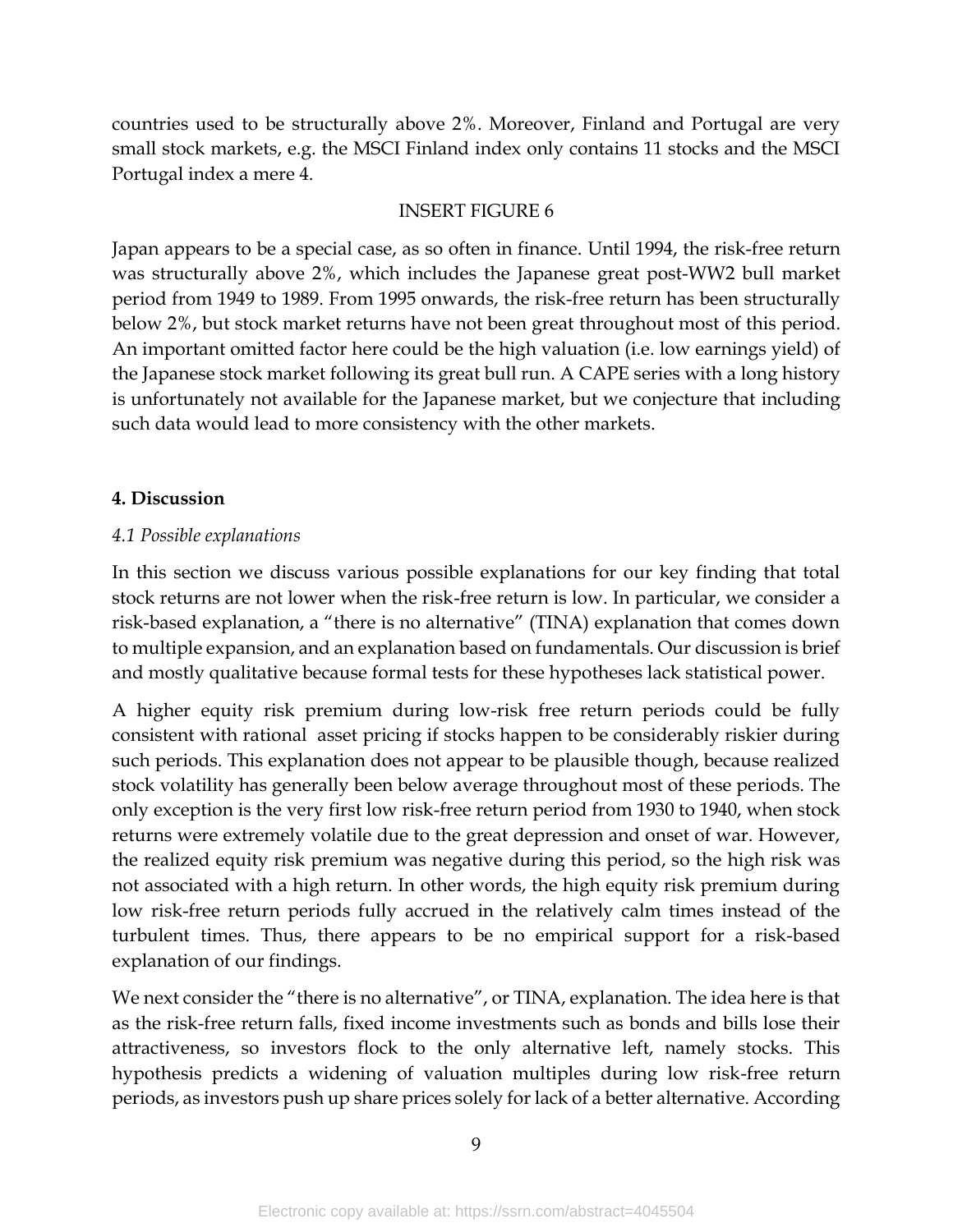to the Shiller data, multiples have indeed widened substantially over the most recent decade. However, during the preceding decade, when the risk-free return was also predominantly low, there was clear multiple contraction. Moreover, valuation multiples were more or less stable, on balance, over the 1930 to 1955 low-risk free return period. Thus, the TINA hypothesis also does not seem to be supported by the data.

If stocks have high returns but no multiple expansion when risk-free returns are low, then this would seem to imply that firms have a strong operating performance during such periods. This should not be the case in theory, because if the equity risk premium were a stable reward on top of the prevailing risk-free return, then total stock returns should be increasing with the risk-free return, and hence operating performance should exhibit a similar pattern. These two competing hypotheses can be put to the test by examining the relation between earnings growth and risk-free returns. Using the Shiller earnings data we find a negative coefficient in a regression of annual percentage earnings changes on risk-free return levels. Although this negative coefficient is only weakly statistically significant, the clear absence of a positive sign is consistent with the hypothesis that operating performance is at least as strong when the risk-free return is low as when it is high. Thus, the empirical relation between stock returns and the risk-free return appears to be mirrored by a similar relation between operating performance and the risk-free return. At best, however, this only offers a partial explanation, because the new puzzle becomes why operating performance behaves this way.

## *4.2 Methodological challenges*

Our results may appear to be at odds with the influential work of Welch and Goyal (2008), recently updated in Goyal, Welch, and Zafirov (2021), who examine many proposed predictors for the equity risk premium and find that these generally perform poorly outof-sample – and sometimes even in-sample as well. They conclude that these signals would not have helped investors with access only to information available in real time to profitably time the market. Among the predictors that they reject are the short-term riskfree return rate as well as several other metrics related to interest rates. How should our results be interpreted in light of their results?

First, it is important to realize that we do not propose a market timing strategy. We find that the equity risk premium tends to be larger when the risk-free return is low and that the equity risk premium tends to be smaller when the risk-free return is high. However, we do not identify scenarios in which the equity risk premium is strongly negative, which would be needed to justify short positions. Thus, when used as a tactical asset allocation strategy our signal would be long 100% of the time. We see the application of our insights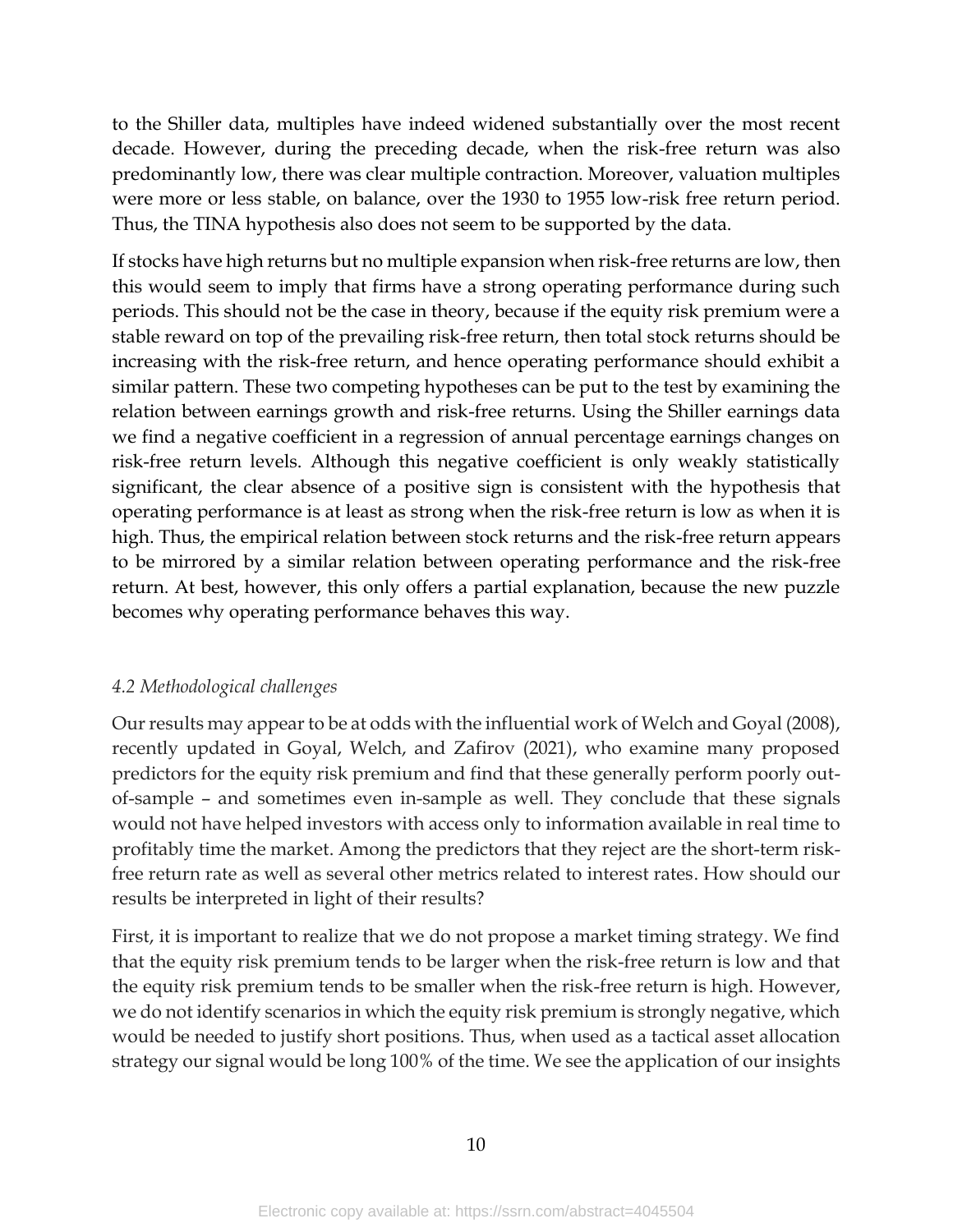more at the strategic asset allocation level, such as asset liability management (ALM) studies.

Second, we acknowledge that our insights are based on ex post observations. The first period with prolonged (US) risk-free returns below 2% occurs from 1930 to 1955, so prior to 1930 investors had basically zero historical guidance for what to expect about stock returns in such an environment. It took until the end of 2001 before the risk-free return dropped again below 2%. For most of the subsequent 20 years the risk-free return remained below 2%, which gives us our second observation period. We now know that this was also a very good period for equities, but prior to 2001 an investor would only have known about the 1930 to 1955 period, which might have been considered insufficient evidence. Thus, while 140 years may sound like a very long period, it is actually still a small sample for uncovering time variation in the equity risk premium with a strict in-sample/out-of-sample approach, because of the very long cycles in riskfree return levels. Nevertheless, we believe that our insights are too striking to be ignored.

Another methodological concern is that regressing stock returns on highly persistent explanatory factors may lead to spurious results. The first order autocorrelations over the full sample period are 97.6% for the risk-free return and 99.3% for the earnings yield, and Ferson, Sarkissian, and Simin (2003a, 2003b) show that such persistent variables can appear to be better at predicting returns than they actually are. The problem diminishes with longer sample periods, but, again, even 140 years of data is not all that much in this context. A way to mitigate data snooping concerns is our consideration of international evidence, but the caveat here is that these tests are only partially independent due to the positive correlations between global stock markets. Ferson, Sarkissian, and Simin (2003a, 2003b) recommend to prevent spurious results by raising the threshold for the significance of t-statistics to around 3 instead of 2. Applying such thresholds would render some of our results borderline significant instead of strongly significant.

### **5. Conclusion**

We examined empirically whether expected stock returns increase with the level of the risk-free return, as expected if the equity risk premium is a stable reward on top of the prevailing risk-free return. Using long-term historical data for the US equity market our statistical tests strongly reject the hypothesis that a higher risk-free return implies higher total expected stock returns. Instead, total expected stock returns appear to be unrelated (or perhaps even inversely related) to the level of the risk-free return, which implies that the equity risk premium is much higher when the risk-free return is low than when it is high. This conclusion is robust to including various control factors and over subsamples.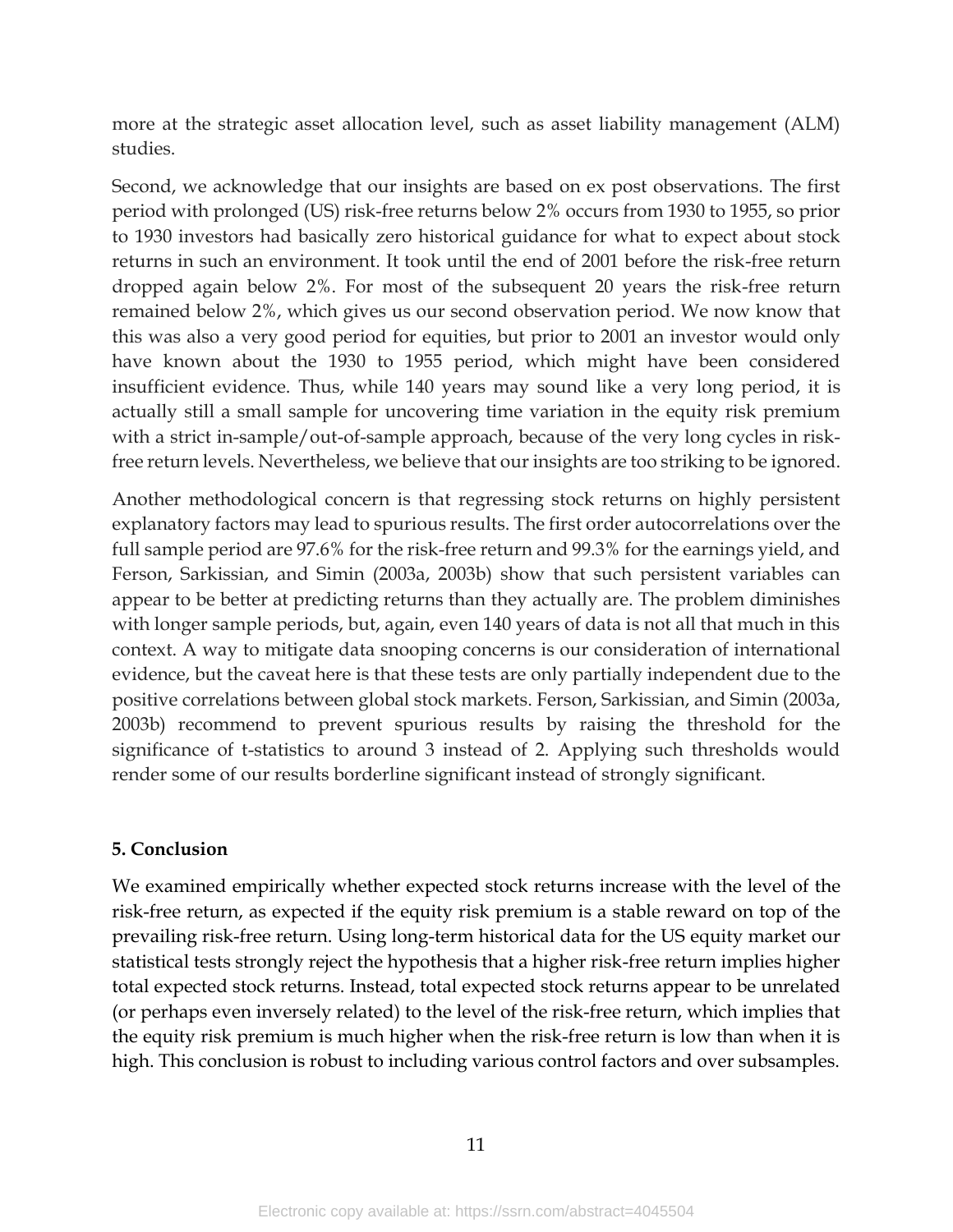Important caveats are that our findings do not imply a profitable tactical asset allocation rule that could have been applied in real time, and that there is a risk of spurious regression results because explanatory variables such as the risk-free return are highly persistent. Nevertheless, we believe that our findings challenge the conventional wisdom about expected stock returns and should be considered in strategic asset allocation decisions, in particular when the risk-free return is very high or very low compared to its historical average.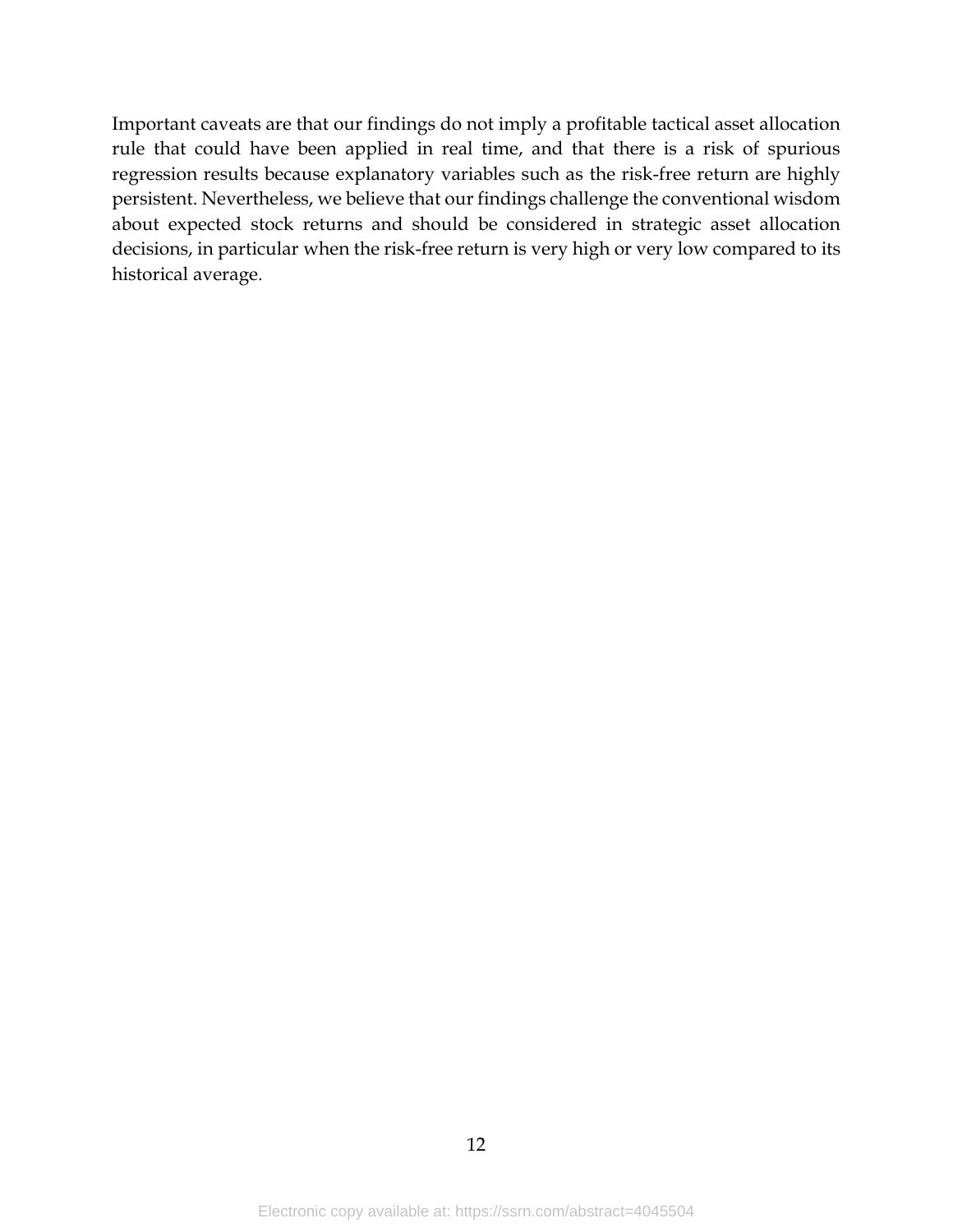#### **References**

Ang, A., and Bekaert, G., 2007. "Stock Return Predictability: Is it There?" *The Review of Financial Studies* 20 (3): 651-707.

Baltussen, G., van Vliet, B., and van Vliet, P., 2021. "The Cross-Section of Stock Returns before 1926 (And Beyond)." SSRN working paper, no. 3969743.

Blitz, D., 2020. "The Risk-Free Asset Implied by the Market: Medium-Term Bonds instead of Short-Term Bills." *Journal of Portfolio Management* 46 (8): 120-132.

Bouman, S., and Jacobsen, B., 2002. "The Halloween Indicator, 'Sell in May and Go Away': Another Puzzle." *The American Economic Review* 92 (5): 1618-1635.

Chen, N., 1991. "Financial Investment Opportunities and the Macroeconomy." *Journal of Finance* 46 (2): 529-554.

Damodaran, A., 2021. "Equity Risk Premiums (ERP): Determinants, Estimation, and Implications – The 2021 Edition." SSRN working paper, no. 3825823.

Dimson, E., Marsh, P., and Staunton, M., 2000. The Millennium Book: A Century of Investment Returns. ABN-AMRO / London Business School.

Duarte, F.M., and Rosa, C., 2015. "The Equity Risk Premium: A Review of Models." Federal Reserve Bank of New York staff report, no. 714.

Faber, M.T., 2007. "A Quantitative Approach to Tactical Asset Allocation." *Journal of Wealth Management* 9 (4): 69-79.

Fama, E.F., and French, K.R., 1989. "Business Conditions and Expected Returns on Stocks and Bonds." *Journal of Financial Economics* 25 (1): 23-49.

Fama, E.F., and French, K.R., 2015. "A Five-Factor Asset Pricing Model." *Journal of Financial Economics* 116 (1): 1-22.

Fama, E.F, and Schwert, G.W., 1977. "Asset Returns and Inflation." *Journal of Financial Economics* 5 (2): 115-146.

Fernandez, P., 2021. "Survey: Market Risk Premium and Risk-Free Rate used for 88 Countries in 2021." SSRN working paper, no. 3861152.

Ferson, W.E., Sarkissian, S., and Simin, T., 2003. "Spurious Regression in Financial Economics?" *Journal of Finance* 58 (4): 1393-1413.

Ferson, W.E., Sarkissian, S., and Simin, T., 2003. "Is Stock Return Predictability Spurious?" *Journal of Investment Management* 1 (3): 1-10.

Goyal, A., Welch, I., and Zafirov, A., 2021. "A Comprehensive Look at the Empirical Performance of Equity Premium Prediction II." SSRN working paper, no. 3929119.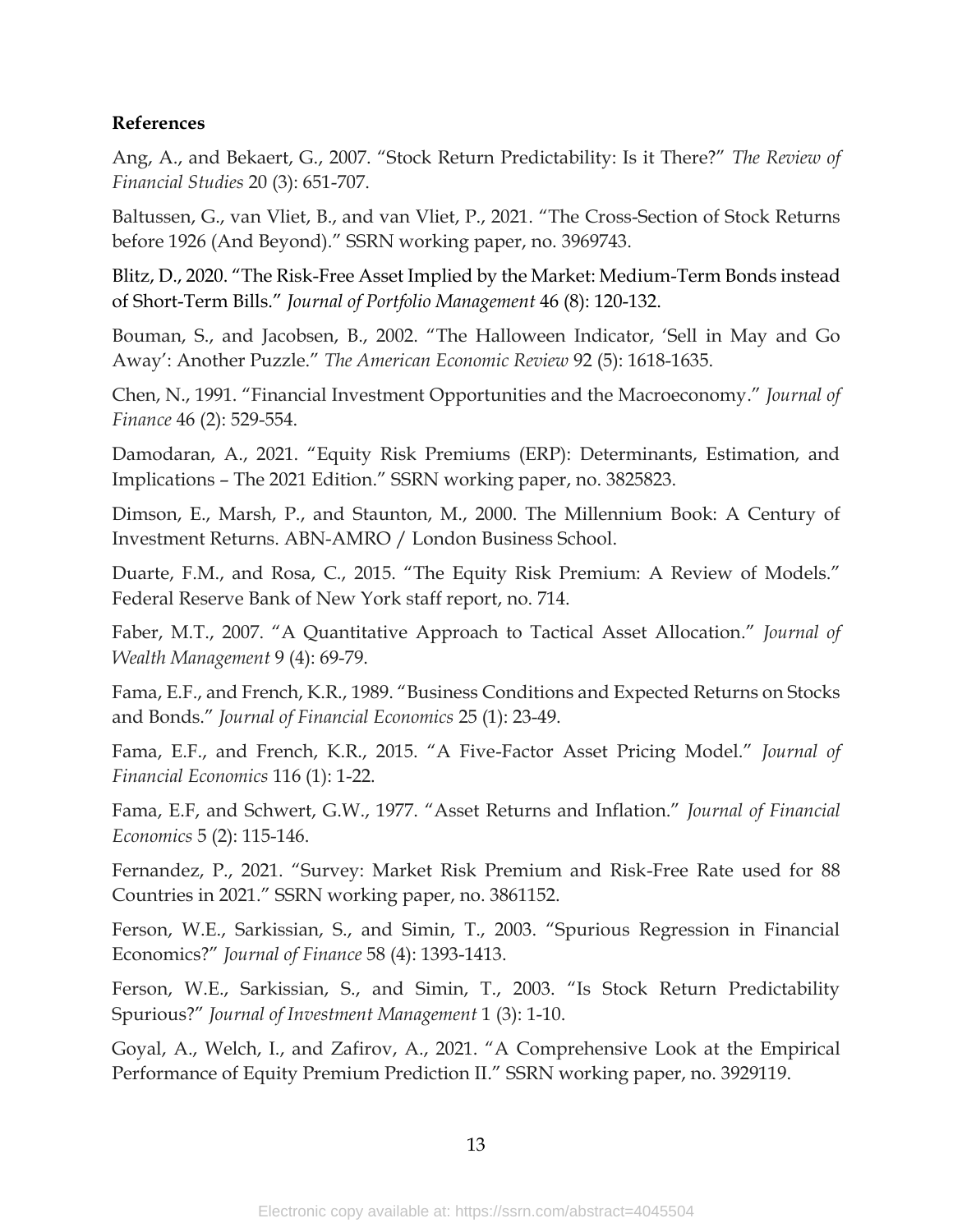Jordà, Ò, Knoll, K., Kuvshinov, D., Schularick, M., Taylor, A.M., 2019. "The Rate of Return on Everything, 1870-2015." *The Quarterly Journal of Economics* 134 (3): 1225-1298.

Maio, P., 2013. "The 'Fed Model' and the Predictability of Stock Returns." *Review of Finance* 17 (4): 1489-1533.

Mehra, R., and Prescott, E.C., 1985. "The Equity Premium: A Puzzle." *Journal of Monetary Economics* 15 (2): 145-161.

Shiller, R.J., 2000. Irrational Exuberance. Princeton University Press.

Welch, I., and Goyal, A., 2008. "A Comprehensive Look at The Empirical Performance of Equity Premium Prediction." *The Review of Financial Studies* 21 (4): 1455-1508.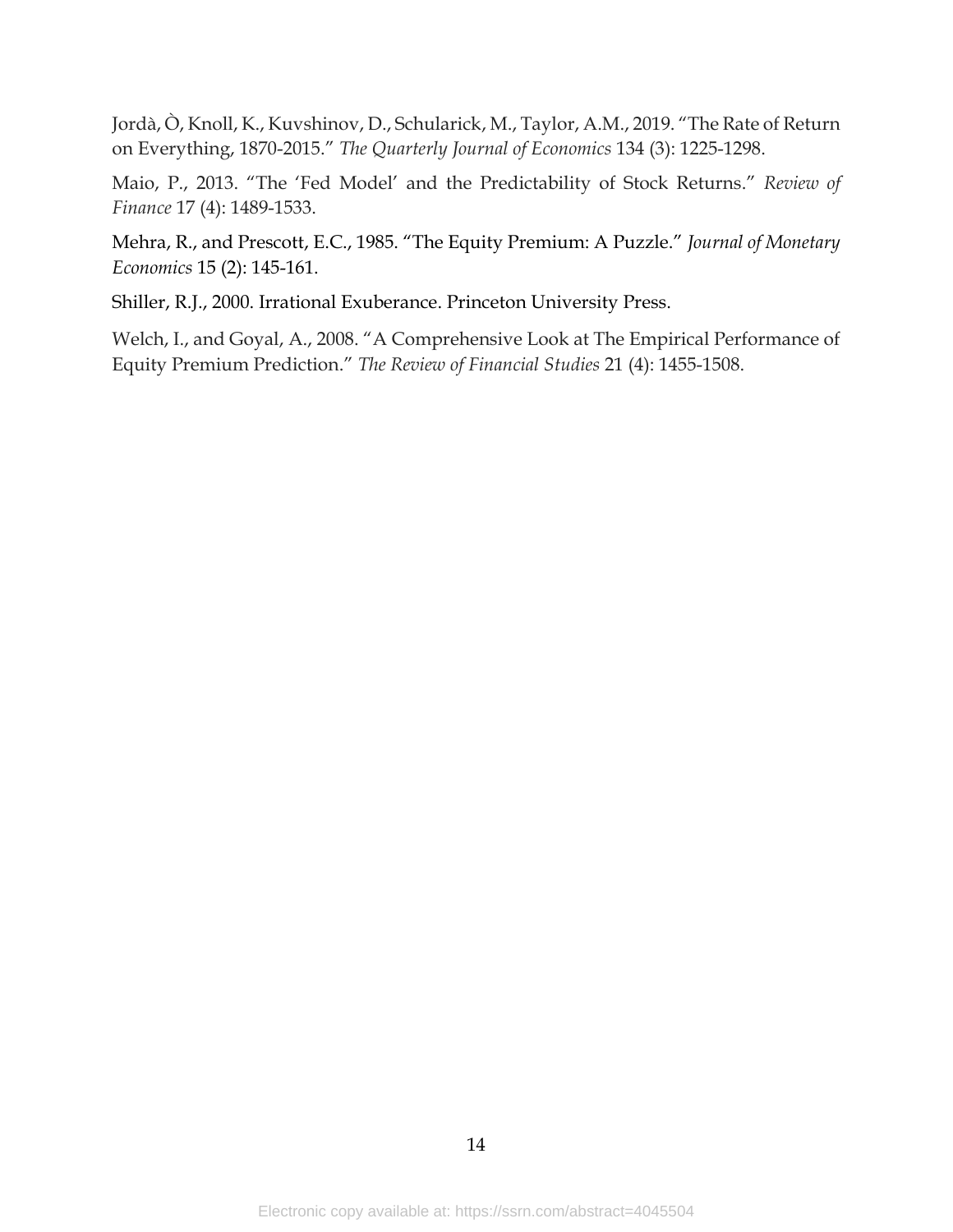

**Figure 1: The (annualized) risk-free return over time, 1866:01-2021:06**

## **Figure 2: Stock returns conditional on the level of the risk-free return, 1866:01-2021:06**

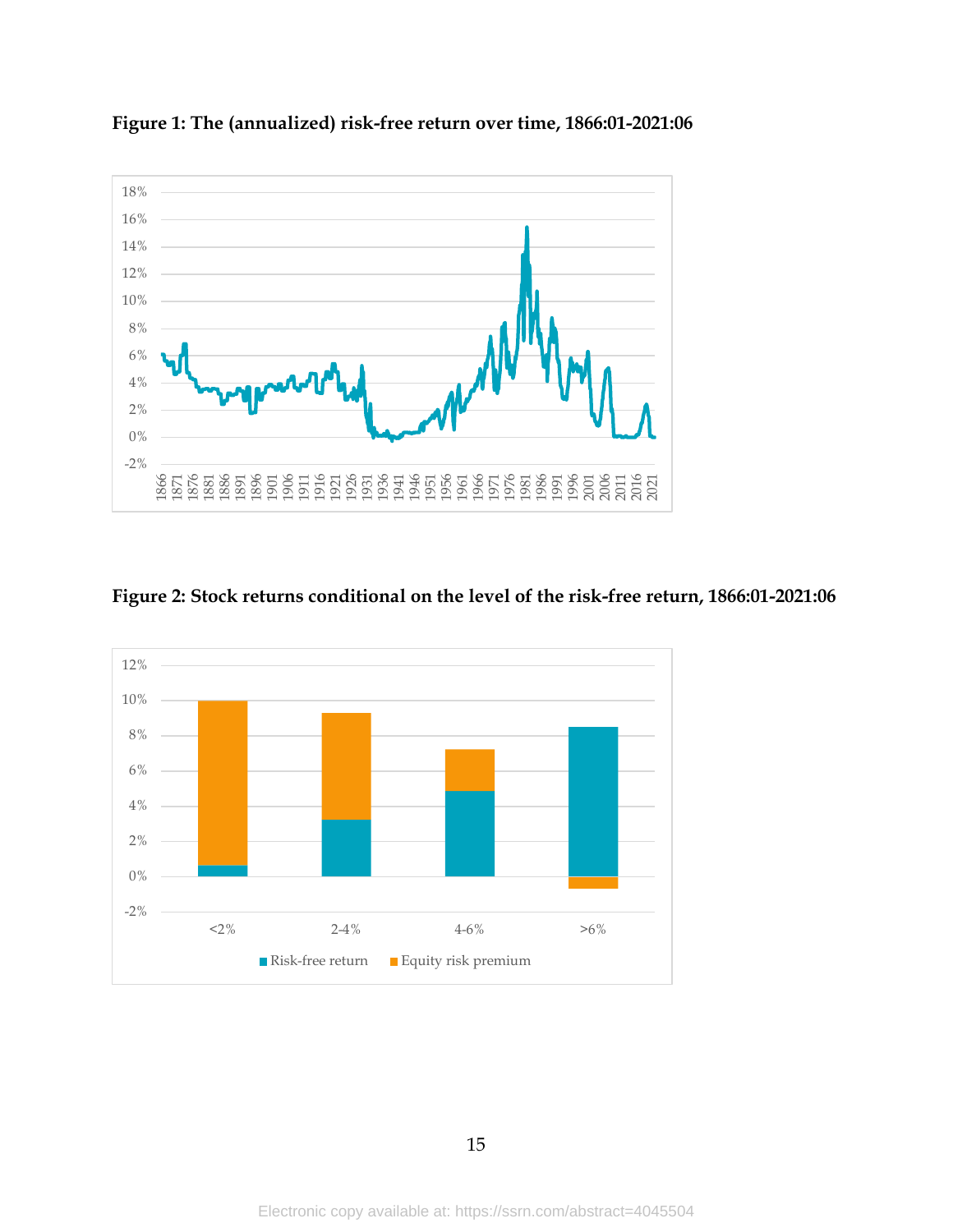

**Figure 3: Fitted stock returns in the regression with only the risk-free return, 1881:02- 2021:06**

## **Figure 4: Fitted stock returns in the regression with the risk-free return and earnings yield, 1881:02-2021:06**

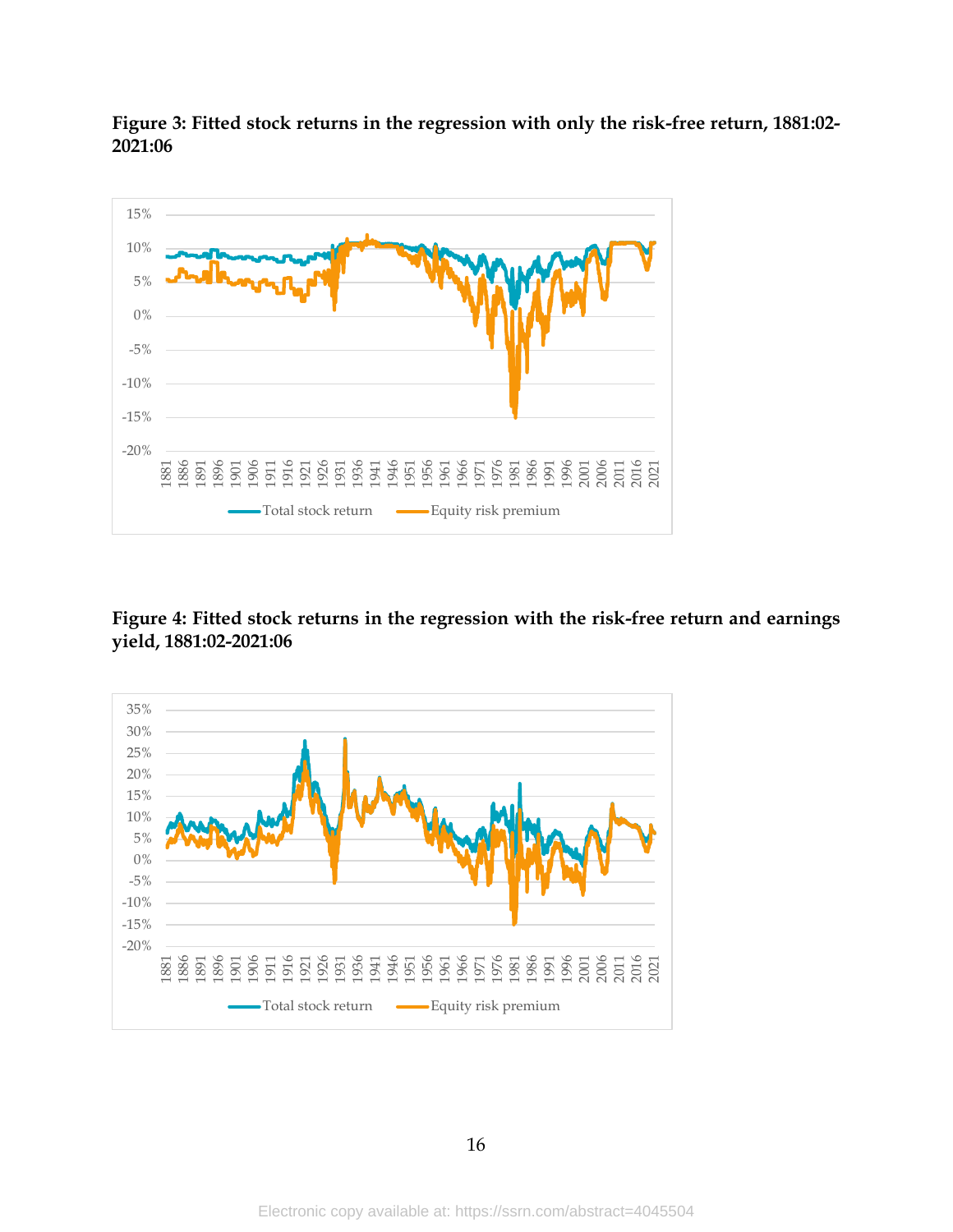**Figure 5: Estimated coefficients and t-statistics for risk-free return in regressions of country excess stock returns on risk-free returns, annual data from 1870/1900 to 2021**

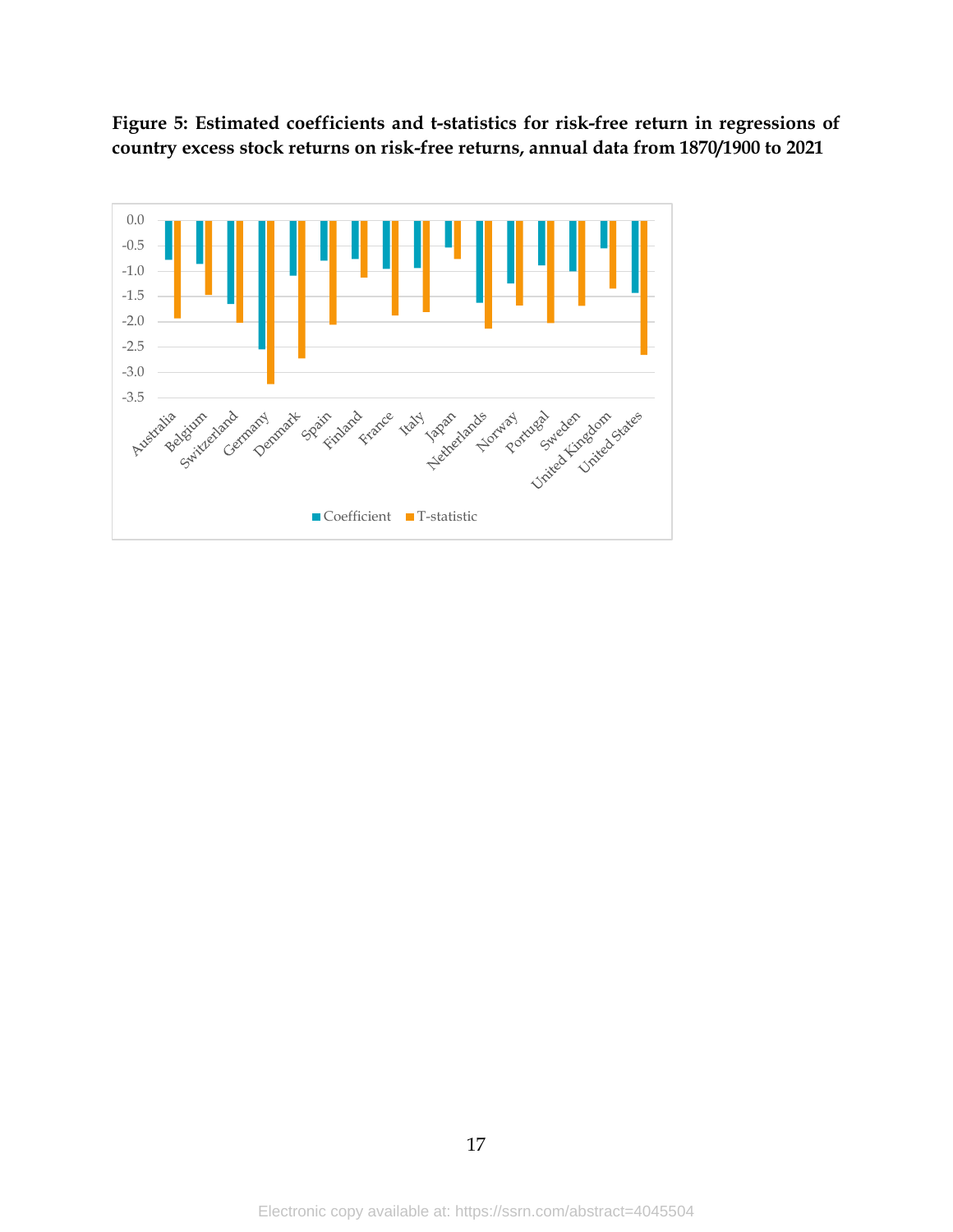

#### **Figure 6: Stock returns conditional on the level of the risk-free return, annual data from 1870/1900 to 2021**